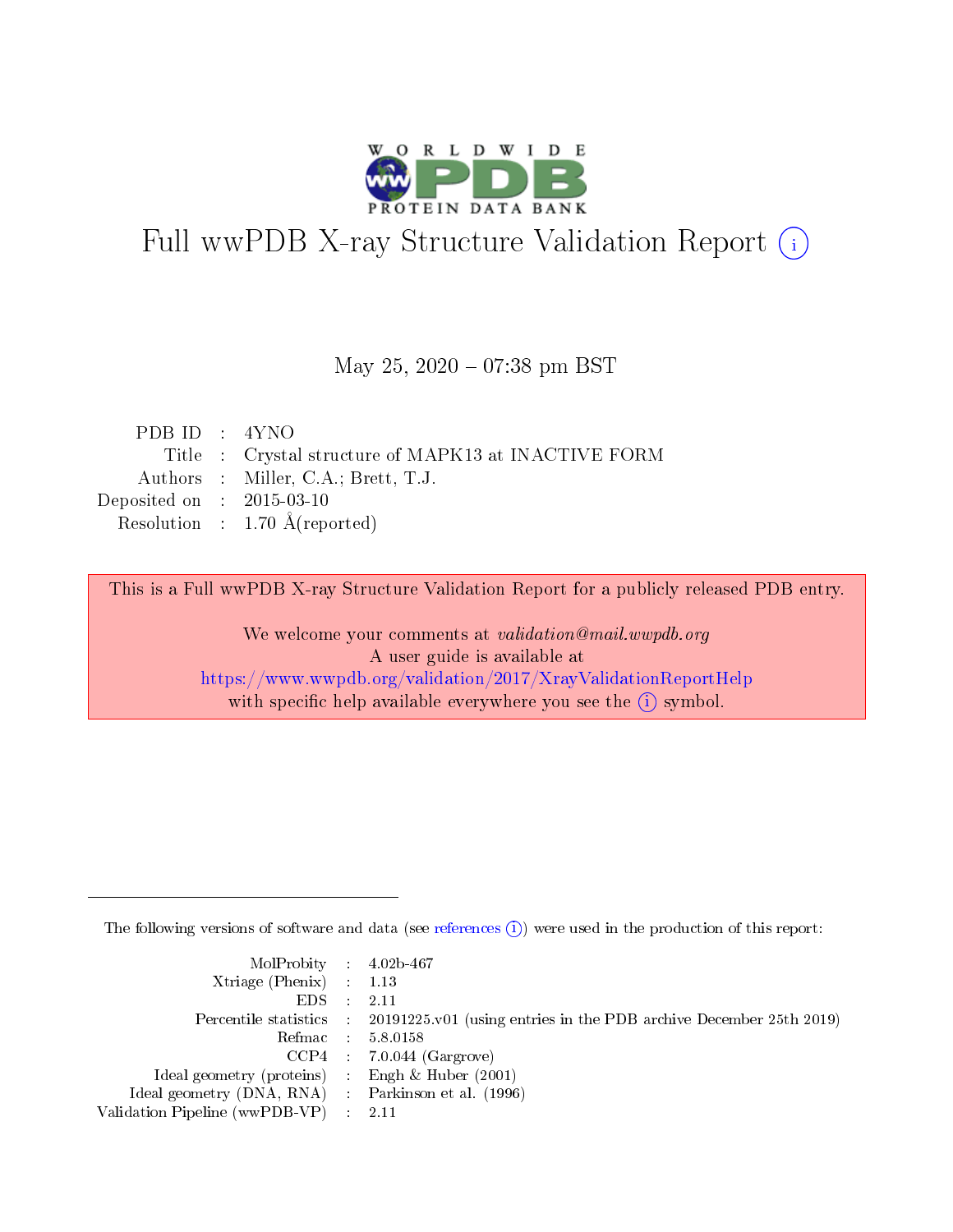# 1 [O](https://www.wwpdb.org/validation/2017/XrayValidationReportHelp#overall_quality)verall quality at a glance  $(i)$

The following experimental techniques were used to determine the structure: X-RAY DIFFRACTION

The reported resolution of this entry is 1.70 Å.

Percentile scores (ranging between 0-100) for global validation metrics of the entry are shown in the following graphic. The table shows the number of entries on which the scores are based.



| Metric                | Whole archive<br>$(\#\mathrm{Entries})$ | Similar resolution<br>$(\#\text{Entries}, \text{resolution range}(\text{\AA}))$ |
|-----------------------|-----------------------------------------|---------------------------------------------------------------------------------|
| $R_{free}$            | 130704                                  | $4298(1.70-1.70)$                                                               |
| Clashscore            | 141614                                  | $4695(1.70-1.70)$                                                               |
| Ramachandran outliers | 138981                                  | $\overline{4610}$ $(1.70-1.70)$                                                 |
| Sidechain outliers    | 138945                                  | $4610(1.70-1.70)$                                                               |
| RSRZ outliers         | 127900                                  | $\overline{4222}$ $(1.70-1.70)$                                                 |

The table below summarises the geometric issues observed across the polymeric chains and their fit to the electron density. The red, orange, yellow and green segments on the lower bar indicate the fraction of residues that contain outliers for  $>=3, 2, 1$  and 0 types of geometric quality criteria respectively. A grey segment represents the fraction of residues that are not modelled. The numeric value for each fraction is indicated below the corresponding segment, with a dot representing fractions  $\epsilon=5\%$  The upper red bar (where present) indicates the fraction of residues that have poor fit to the electron density. The numeric value is given above the bar.

| Mol | $\sim$ $\sim$<br>hain | Length         | Quality of chain |    |    |
|-----|-----------------------|----------------|------------------|----|----|
|     |                       |                | 8%               |    |    |
| л.  | . .                   | の 17.1<br>ב וי | 84%              | 8% | 8% |

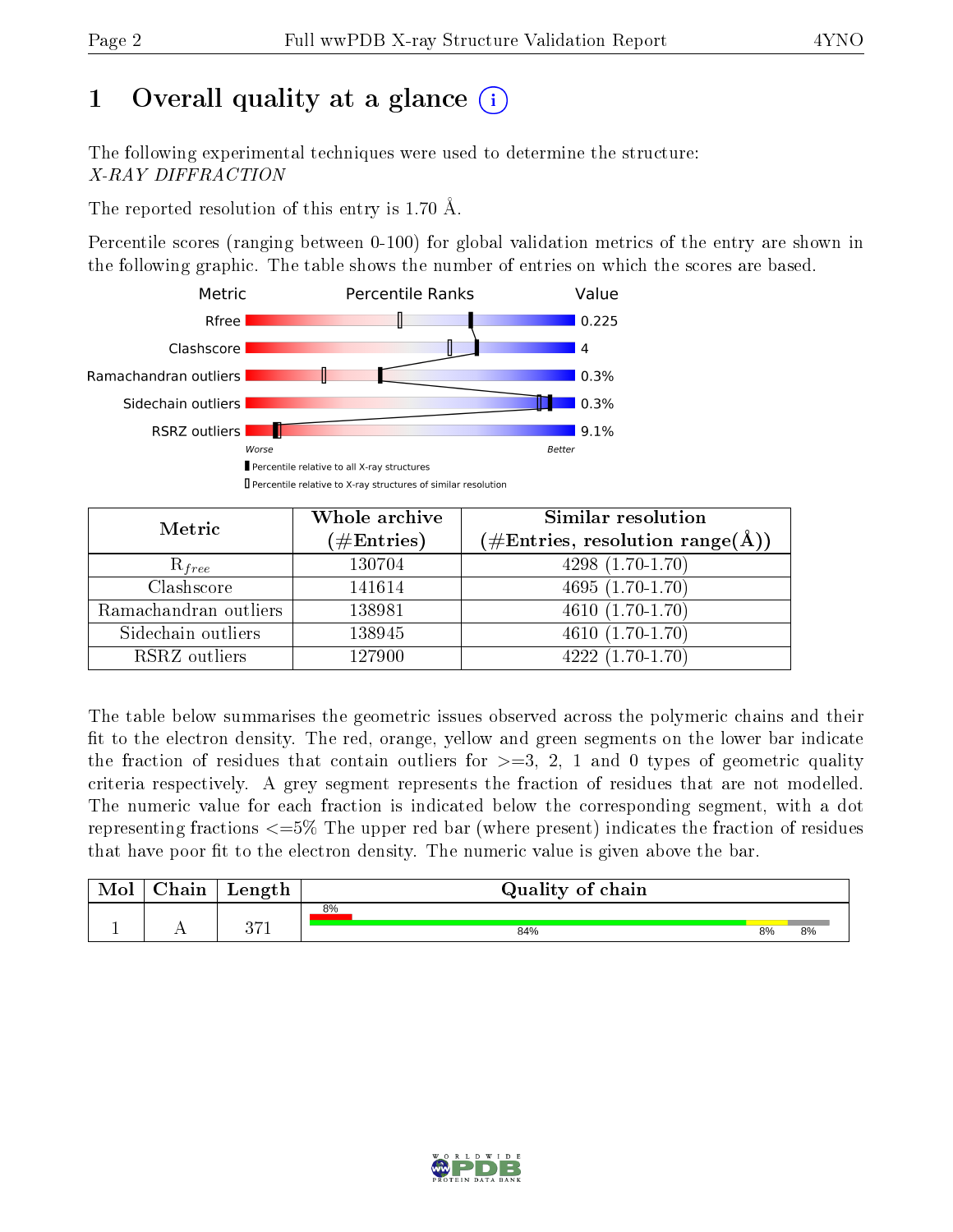# 2 Entry composition (i)

There are 2 unique types of molecules in this entry. The entry contains 3092 atoms, of which 0 are hydrogens and 0 are deuteriums.

In the tables below, the ZeroOcc column contains the number of atoms modelled with zero occupancy, the AltConf column contains the number of residues with at least one atom in alternate conformation and the Trace column contains the number of residues modelled with at most 2 atoms.

Molecule 1 is a protein called Mitogen-activated protein kinase 13.

| Mol | Chain | Residues | Atoms |      |     |     | ZeroOcc∣ | $\mid$ AltConf $\mid$ Trace $\mid$ |  |  |
|-----|-------|----------|-------|------|-----|-----|----------|------------------------------------|--|--|
|     |       | 342      | Tota. | -794 | 461 | 509 | ◡<br>13  |                                    |  |  |

| Chain            | Residue        | Modelled   | Actual | Comment        | Reference         |
|------------------|----------------|------------|--------|----------------|-------------------|
| А                | $-18$          | MET        |        | expression tag | UNP 015264        |
| A                | $-17$          | $\rm GLY$  |        | expression tag | UNP<br>O15264     |
| A                | $-16$          | <b>SER</b> |        | expression tag | UNP<br>O15264     |
| $\bf{A}$         | $-15$          | <b>SER</b> |        | expression tag | <b>UNP 015264</b> |
| $\boldsymbol{A}$ | $-14$          | <b>HIS</b> |        | expression tag | <b>UNP 015264</b> |
| A                | $-13$          | HIS        |        | expression tag | <b>UNP 015264</b> |
| A                | $-12$          | <b>HIS</b> |        | expression tag | <b>UNP 015264</b> |
| А                | $-11$          | <b>HIS</b> |        | expression tag | <b>UNP 015264</b> |
| А                | $-10$          | <b>HIS</b> |        | expression tag | <b>UNP 015264</b> |
| А                | $-9$           | HIS        |        | expression tag | UNP.<br>O15264    |
| А                | $-8$           | SER        |        | expression tag | UNP<br>O15264     |
| А                | $-7$           | SER        |        | expression tag | UNP.<br>O15264    |
| А                | $-6$           | $\rm GLY$  |        | expression tag | UNP 015264        |
| $\bf{A}$         | $-5$           | LEU        |        | expression tag | <b>UNP 015264</b> |
| A                | $-4$           | VAL        |        | expression tag | <b>UNP 015264</b> |
| A                | $-3$           | <b>PRO</b> |        | expression tag | <b>UNP 015264</b> |
| А                | $-2$           | ARG        |        | expression tag | UNP<br>O15264     |
| $\bf{A}$         | $-1$           | <b>GLY</b> |        | expression tag | <b>UNP 015264</b> |
| А                | $\overline{0}$ | <b>SER</b> |        | expression tag | <b>UNP 015264</b> |

There are 19 discrepancies between the modelled and reference sequences:

• Molecule 2 is water.

|  | $Mol$   Chain   Residues | Atoms                              | $\vert$ ZeroOcc $\vert$ AltConf $\vert$ |  |
|--|--------------------------|------------------------------------|-----------------------------------------|--|
|  | 315                      | $\lceil \text{Data} \rceil$<br>315 |                                         |  |

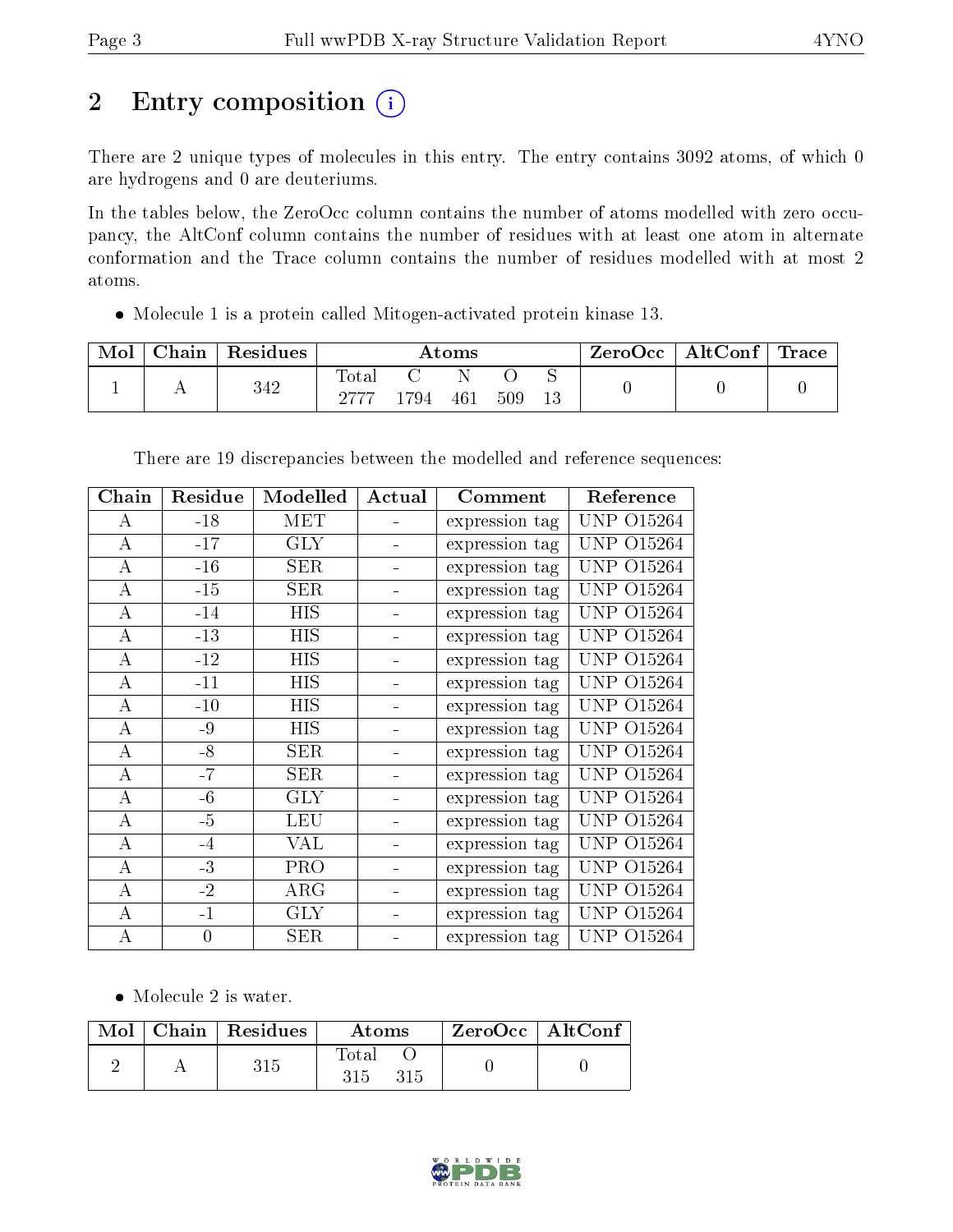# 3 Residue-property plots  $(i)$

These plots are drawn for all protein, RNA and DNA chains in the entry. The first graphic for a chain summarises the proportions of the various outlier classes displayed in the second graphic. The second graphic shows the sequence view annotated by issues in geometry and electron density. Residues are color-coded according to the number of geometric quality criteria for which they contain at least one outlier: green  $= 0$ , yellow  $= 1$ , orange  $= 2$  and red  $= 3$  or more. A red dot above a residue indicates a poor fit to the electron density (RSRZ  $> 2$ ). Stretches of 2 or more consecutive residues without any outlier are shown as a green connector. Residues present in the sample, but not in the model, are shown in grey.

• Molecule 1: Mitogen-activated protein kinase 13



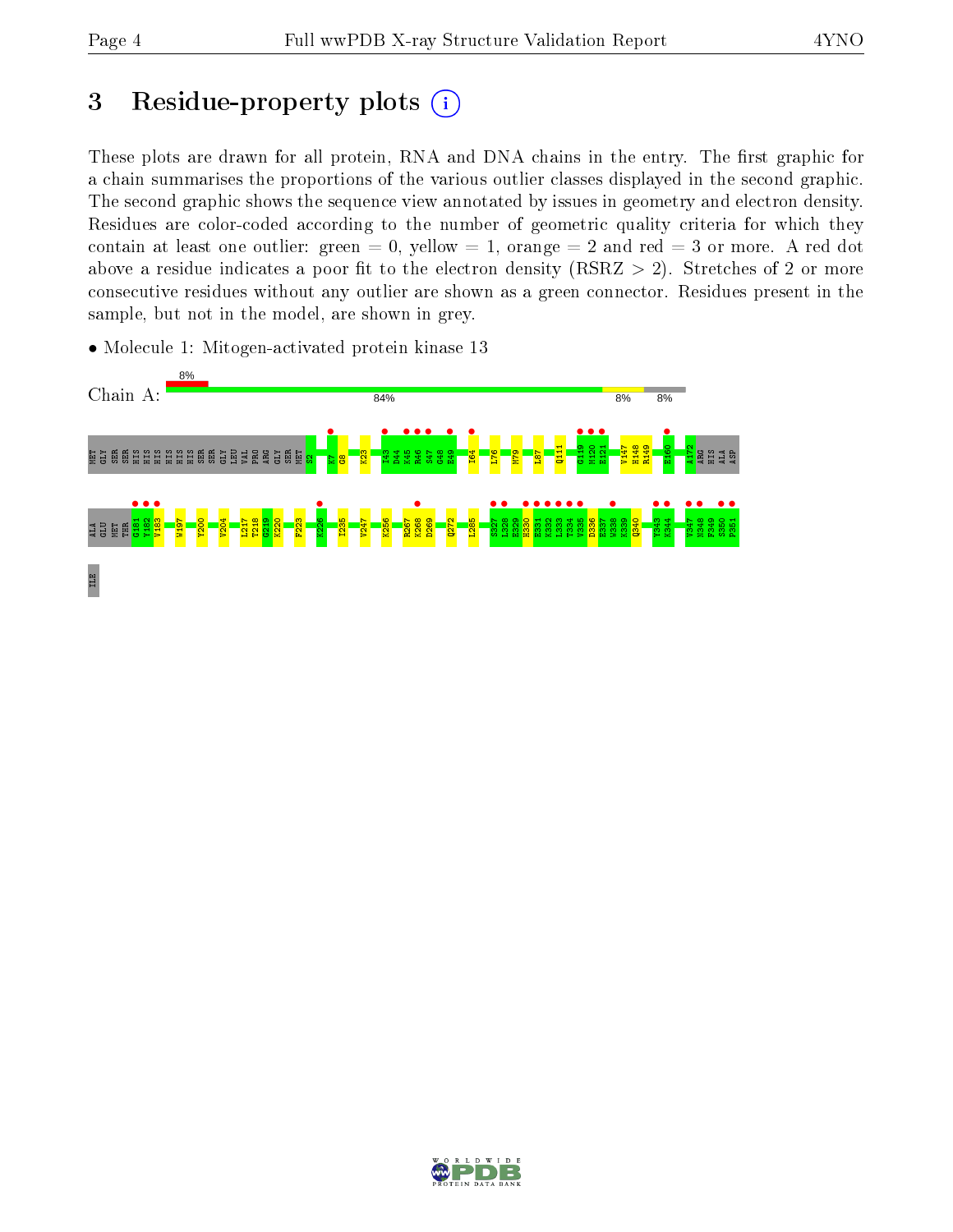# 4 Data and refinement statistics  $(i)$

| Property                                                         | Value                                                    | Source     |
|------------------------------------------------------------------|----------------------------------------------------------|------------|
| Space group                                                      | $\overline{P}$ 21 21 21                                  | Depositor  |
| Cell constants                                                   | $69.41\text{\AA}$<br>$60.92\text{\AA}$<br>92.51Å         | Depositor  |
| a, b, c, $\alpha$ , $\beta$ , $\gamma$                           | $90.00^\circ$<br>$90.00^\circ$<br>$90.00^\circ$          |            |
| Resolution $(A)$                                                 | $36.84 - 1.70$                                           | Depositor  |
|                                                                  | $36.84 - 1.70$                                           | <b>EDS</b> |
| % Data completeness                                              | 99.2 (36.84-1.70)                                        | Depositor  |
| (in resolution range)                                            | 99.2 (36.84-1.70)                                        | <b>EDS</b> |
| $R_{merge}$                                                      | 0.07                                                     | Depositor  |
| $\mathrm{R}_{sym}$                                               | 0.07                                                     | Depositor  |
| $\langle I/\sigma(I) \rangle^{-1}$                               | 3.67 (at $1.70\text{\AA}$ )                              | Xtriage    |
| Refinement program                                               | PHENIX (phenix.refine: dev 1839)                         | Depositor  |
| $R, R_{free}$                                                    | $\overline{0.196}$ ,<br>0.225                            | Depositor  |
|                                                                  | $0.196$ ,<br>0.225                                       | DCC        |
| $R_{free}$ test set                                              | 2189 reflections $(5.03\%)$                              | wwPDB-VP   |
| Wilson B-factor $(A^2)$                                          | 22.7                                                     | Xtriage    |
| Anisotropy                                                       | 0.568                                                    | Xtriage    |
| Bulk solvent $k_{sol}(e/\mathrm{A}^3)$ , $B_{sol}(\mathrm{A}^2)$ | $0.39$ , 48.7                                            | <b>EDS</b> |
| L-test for twinning <sup>2</sup>                                 | $\langle  L  \rangle = 0.49, \langle L^2 \rangle = 0.32$ | Xtriage    |
| Estimated twinning fraction                                      | No twinning to report.                                   | Xtriage    |
| $F_o, F_c$ correlation                                           | 0.95                                                     | <b>EDS</b> |
| Total number of atoms                                            | 3092                                                     | wwPDB-VP   |
| Average B, all atoms $(A^2)$                                     | 31.0                                                     | wwPDB-VP   |

Xtriage's analysis on translational NCS is as follows: The largest off-origin peak in the Patterson function is  $4.77\%$  of the height of the origin peak. No significant pseudotranslation is detected.

<sup>&</sup>lt;sup>2</sup>Theoretical values of  $\langle |L| \rangle$ ,  $\langle L^2 \rangle$  for acentric reflections are 0.5, 0.333 respectively for untwinned datasets, and 0.375, 0.2 for perfectly twinned datasets.



<span id="page-4-1"></span><span id="page-4-0"></span><sup>1</sup> Intensities estimated from amplitudes.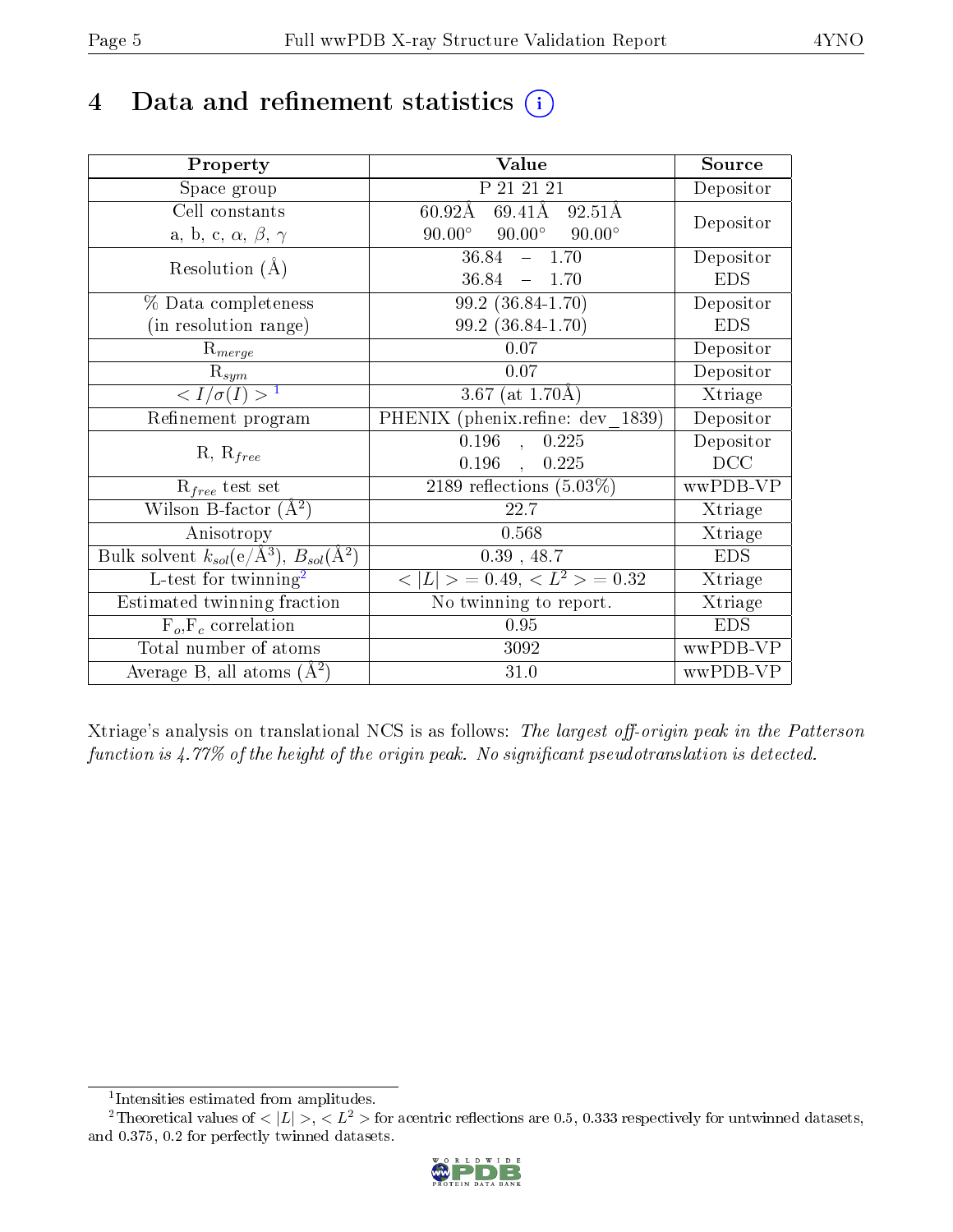# 5 Model quality  $(i)$

## 5.1 Standard geometry  $(i)$

The Z score for a bond length (or angle) is the number of standard deviations the observed value is removed from the expected value. A bond length (or angle) with  $|Z| > 5$  is considered an outlier worth inspection. RMSZ is the root-mean-square of all Z scores of the bond lengths (or angles).

|  | Mol   Chain |      | Bond lengths                    | Bond angles |        |
|--|-------------|------|---------------------------------|-------------|--------|
|  |             |      | RMSZ $ #Z  > 5$ RMSZ $ #Z  > 5$ |             |        |
|  |             | 0.35 | 0/2844                          | 0.54        | 0/3843 |

There are no bond length outliers.

There are no bond angle outliers.

There are no chirality outliers.

There are no planarity outliers.

### 5.2 Too-close contacts  $\overline{()}$

In the following table, the Non-H and H(model) columns list the number of non-hydrogen atoms and hydrogen atoms in the chain respectively. The H(added) column lists the number of hydrogen atoms added and optimized by MolProbity. The Clashes column lists the number of clashes within the asymmetric unit, whereas Symm-Clashes lists symmetry related clashes.

| Mol |      |      | Chain   Non-H   H(model)   H(added)   Clashes   Symm-Clashes |
|-----|------|------|--------------------------------------------------------------|
|     |      | 9789 |                                                              |
|     |      |      |                                                              |
|     | የሀዐን | 9789 |                                                              |

The all-atom clashscore is defined as the number of clashes found per 1000 atoms (including hydrogen atoms). The all-atom clashscore for this structure is 4.

All (20) close contacts within the same asymmetric unit are listed below, sorted by their clash magnitude.

| Atom-1             | Atom-2            | Interatomic<br>distance $(A)$ | Clash<br>overlap $(A)$ |
|--------------------|-------------------|-------------------------------|------------------------|
| 1: A:200:TYR:HB2   | 1: A:204:VAL:HG13 | 1.80                          | 0.64                   |
| 1: A:247: VAL:HG13 | 1: A:256:LYS:HG3  | 1.80                          | 0.63                   |
| 1: A: 330: HIS: O  | 2: A:401:HOH:O    | 2.17                          | 0.58                   |
| 1: A:8: GLY:HA2    | 1: A:23:IXS:HE3   | 184                           | 0.58                   |

Continued on next page...

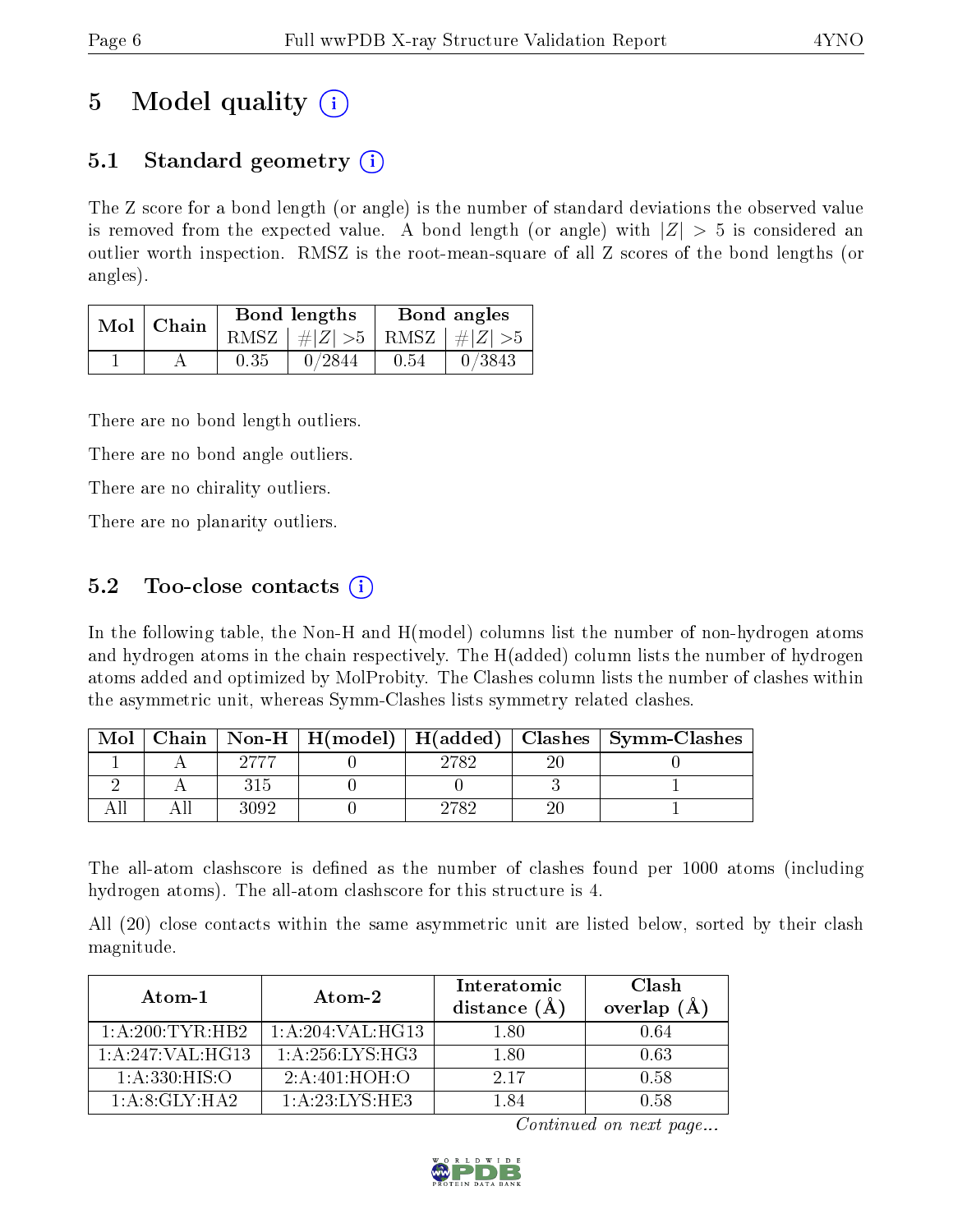| Atom-1             | Atom-2             | Interatomic    | Clash         |
|--------------------|--------------------|----------------|---------------|
|                    |                    | distance $(A)$ | overlap $(A)$ |
| 1: A:200:TYR:HB2   | 1: A:204:VAL:CG1   | 2.37           | 0.53          |
| 1:A:268:LYS:HB2    | 1:A:269:ASP:HA     | 1.95           | 0.49          |
| 1:A:269:ASP:HB3    | 1:A:272:GLN:HB3    | 1.95           | 0.49          |
| 1: A:148: HIS:O    | 1:A:149:ARG:HB2    | 2.13           | 0.49          |
| 1: A:147: VAL:HG23 | 1: A:149: ARG: HG3 | 1.95           | 0.47          |
| 1: A:76:LEU:HB3    | 1: A:87:LEU:HG     | 1.97           | 0.47          |
| 1: A:223: PHE:CE1  | 1:A:235:ILE:HA     | 2.52           | 0.44          |
| 1:A:64:ILE:HD12    | 1: A:64:ILE:H      | 1.83           | 0.44          |
| 1: A:8: GLY:O      | 1: A:23: LYS:HG3   | 2.17           | 0.43          |
| 1:A:267:ARG:O      | 1: A:268:LYS:HG2   | 2.19           | 0.43          |
| 1: A: 336: ASP: O  | 1: A:340: GLN: HG3 | 2.19           | 0.43          |
| 1: A:218:THR:OG1   | 1: A:220: LYS: HG2 | 2.20           | 0.41          |
| 1: A:267: ARG: HG2 | 1: A:268:LYS:HB3   | 2.02           | 0.41          |
| 1: A:79:MET:HB2    | 2: A: 435: HOH:O   | 2.19           | 0.41          |
| 1:A:111:GLN:HB2    | 2:A:635:HOH:O      | 2.20           | 0.41          |
| 1:A:217:LEU:HD12   | 1: A:285:LEU:HD11  | 2.02           | 0.40          |

Continued from previous page...

All (1) symmetry-related close contacts are listed below. The label for Atom-2 includes the symmetry operator and encoded unit-cell translations to be applied.

| Atom-1 | Atom-2                                       | Interatomic<br>distance $(A)$ | Clash<br>overlap $(A)$ |
|--------|----------------------------------------------|-------------------------------|------------------------|
|        | $2:A:613:HOH:O$   $2:A:714:HOH:O[3]$<br>4441 | 2.16                          | U.U4                   |

### 5.3 Torsion angles (i)

#### 5.3.1 Protein backbone (i)

In the following table, the Percentiles column shows the percent Ramachandran outliers of the chain as a percentile score with respect to all X-ray entries followed by that with respect to entries of similar resolution.

The Analysed column shows the number of residues for which the backbone conformation was analysed, and the total number of residues.

| $\mid$ Mol $\mid$ Chain $\mid$ | Analysed                             |  |          | Favoured   Allowed   Outliers   Percentiles |
|--------------------------------|--------------------------------------|--|----------|---------------------------------------------|
|                                | $338/371(91\%)$ 328 (97\%)   9 (3\%) |  | $1(0\%)$ | $\Box$ 24<br>$\vert 41 \vert$               |

All (1) Ramachandran outliers are listed below:

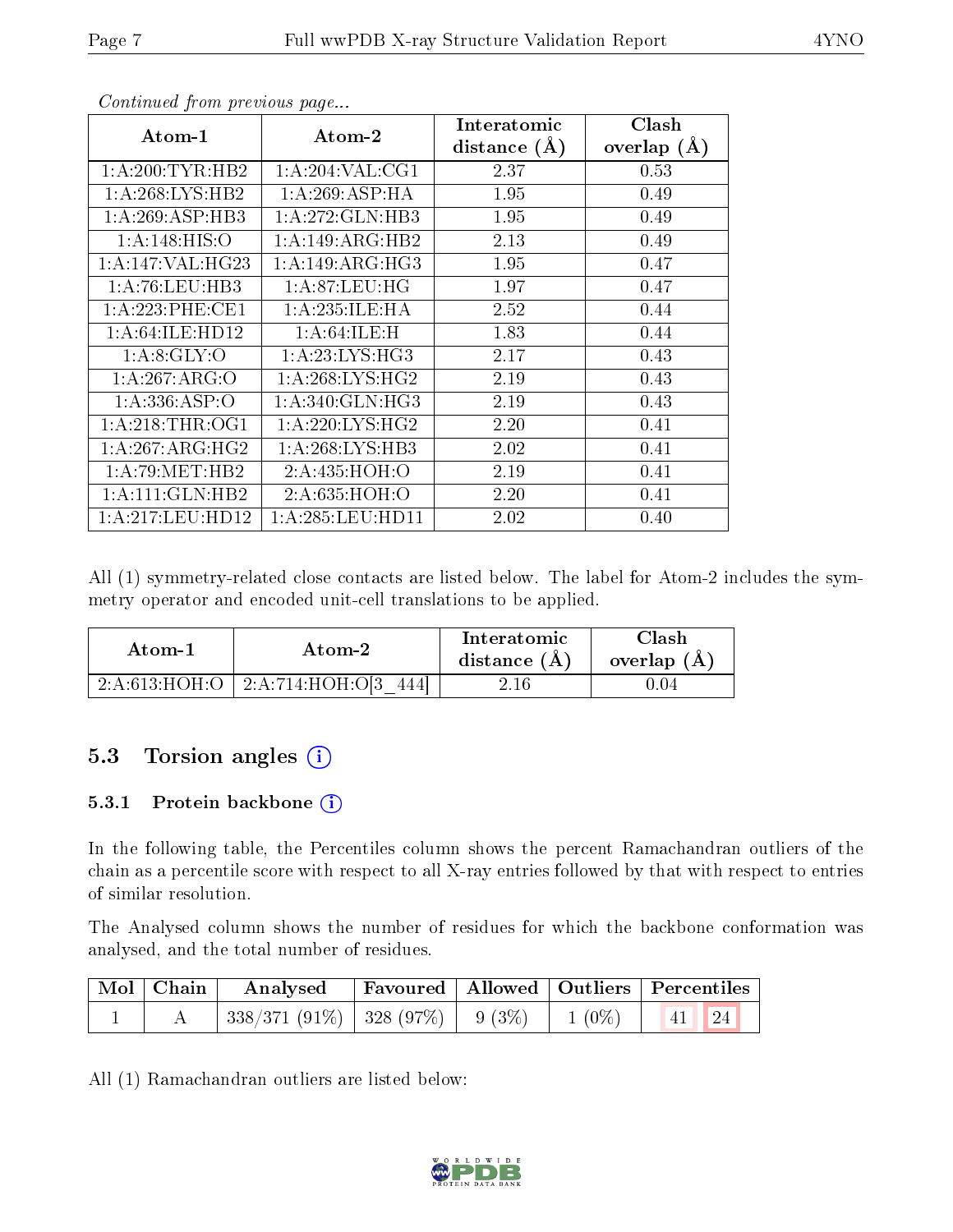| Mol | $\perp$ Chain $\perp$ Res | vne |
|-----|---------------------------|-----|
|     |                           |     |

#### 5.3.2 Protein sidechains  $(i)$

In the following table, the Percentiles column shows the percent sidechain outliers of the chain as a percentile score with respect to all X-ray entries followed by that with respect to entries of similar resolution.

The Analysed column shows the number of residues for which the sidechain conformation was analysed, and the total number of residues.

| $\blacksquare$ Mol $\blacksquare$ Chain | $\mid$ Rotameric $\mid$ Outliers $\mid$ Percentiles<br>Analysed |  |          |       |  |
|-----------------------------------------|-----------------------------------------------------------------|--|----------|-------|--|
|                                         | $304/328$ (93\%)   303 (100\%)                                  |  | $1(0\%)$ | 92 89 |  |

All (1) residues with a non-rotameric sidechain are listed below:

| Chain | $_{\rm Res}$ | рe |
|-------|--------------|----|
|       |              |    |

Some sidechains can be flipped to improve hydrogen bonding and reduce clashes. There are no such sidechains identified.

#### 5.3.3 RNA (i)

There are no RNA molecules in this entry.

#### 5.4 Non-standard residues in protein, DNA, RNA chains  $(i)$

There are no non-standard protein/DNA/RNA residues in this entry.

#### 5.5 Carbohydrates  $(i)$

There are no carbohydrates in this entry.

### 5.6 Ligand geometry (i)

There are no ligands in this entry.

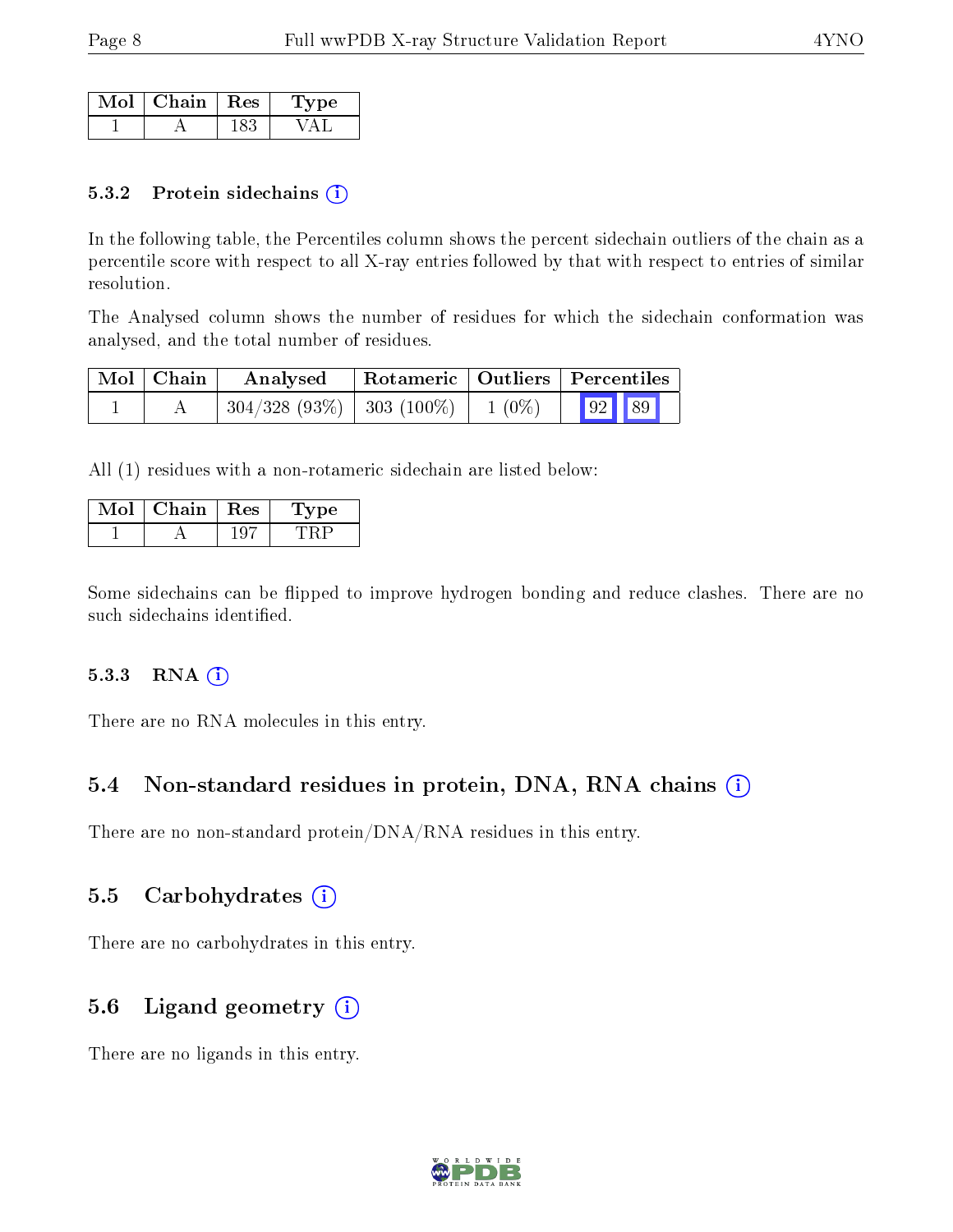## 5.7 [O](https://www.wwpdb.org/validation/2017/XrayValidationReportHelp#nonstandard_residues_and_ligands)ther polymers (i)

There are no such residues in this entry.

## 5.8 Polymer linkage issues (i)

There are no chain breaks in this entry.

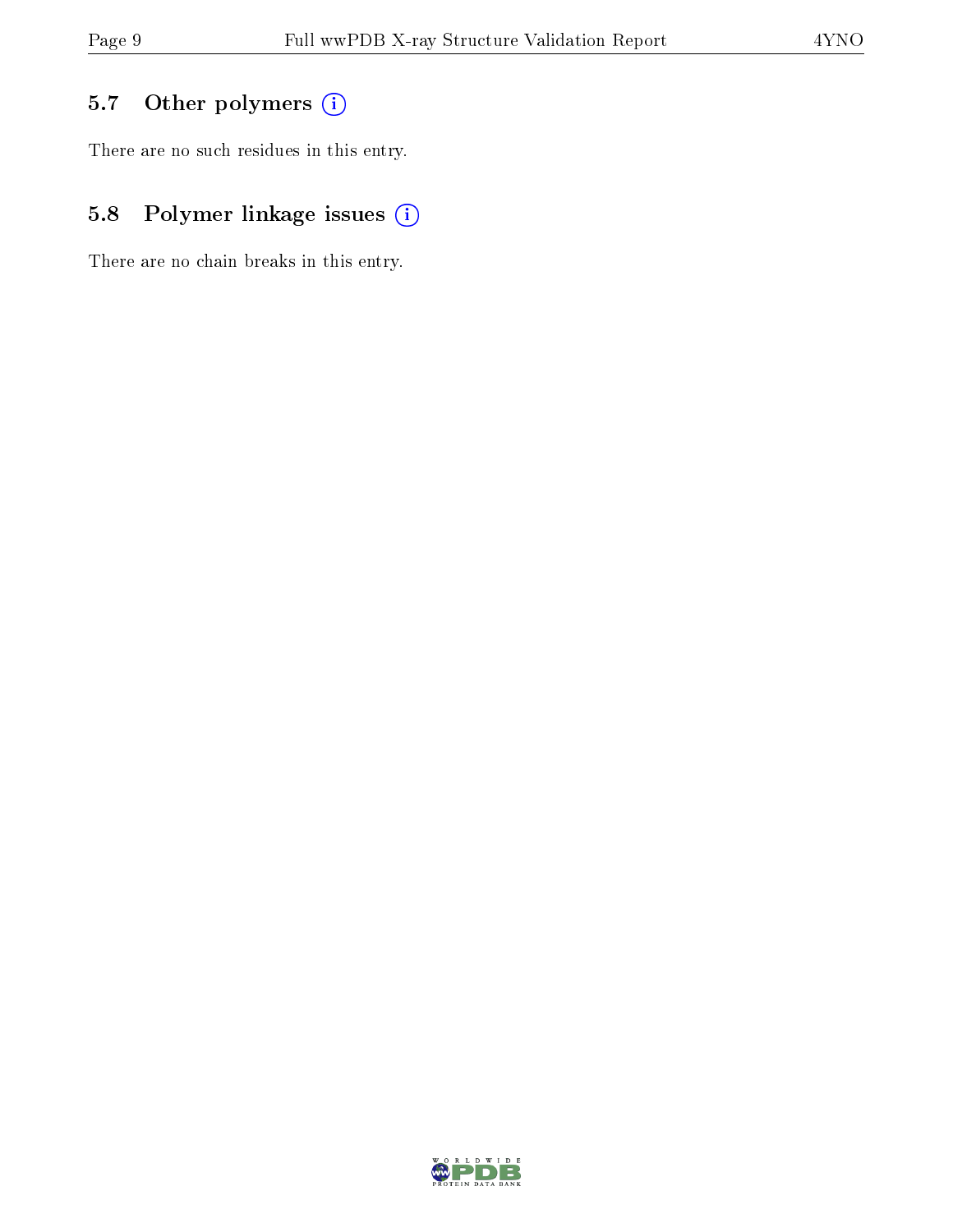# 6 Fit of model and data  $(i)$

## 6.1 Protein, DNA and RNA chains  $(i)$

In the following table, the column labelled  $#RSRZ> 2'$  contains the number (and percentage) of RSRZ outliers, followed by percent RSRZ outliers for the chain as percentile scores relative to all X-ray entries and entries of similar resolution. The OWAB column contains the minimum, median,  $95<sup>th</sup>$  percentile and maximum values of the occupancy-weighted average B-factor per residue. The column labelled ' $Q< 0.9$ ' lists the number of (and percentage) of residues with an average occupancy less than 0.9.

| $\vert$ Mol $\vert$ Chain | Analysed          | $<$ RSRZ $>$ | $\#\text{RSRZ}\text{>2}$            | $\vert$ OWAB( $\rm \AA^2$ ) $\vert$ Q<0.9 |  |
|---------------------------|-------------------|--------------|-------------------------------------|-------------------------------------------|--|
|                           | $ 342/371(92\%) $ | 0.48         | $\vert$ 31 (9%) 9 10 15, 29, 50, 62 |                                           |  |

All (31) RSRZ outliers are listed below:

| Mol            | Chain              | Res              | Type                      | <b>RSRZ</b>      |
|----------------|--------------------|------------------|---------------------------|------------------|
| $\mathbf{1}$   | $\overline{\rm A}$ | 351              | <b>PRO</b>                | 7.4              |
| $\overline{1}$ | $\overline{A}$     | 181              | $\overline{\text{GLY}}$   | $\overline{7.1}$ |
| $\overline{1}$ | $\overline{A}$     | 182              | <b>TYR</b>                | 6.4              |
| $\overline{1}$ | $\overline{\rm A}$ | 119              | $\overline{\text{GLY}}$   | $\overline{6.0}$ |
| $\overline{1}$ | $\overline{A}$     | 120              | $\overline{\text{MET}}$   | $5.\overline{0}$ |
| $\mathbf{1}$   | $\overline{\rm A}$ | 121              | GLU                       | $4.6\,$          |
| $\overline{1}$ | $\overline{A}$     | 334              | <b>THR</b>                | 4.2              |
| $\overline{1}$ | $\overline{\rm A}$ | 333              | <b>LEU</b>                | $\overline{3.9}$ |
| $\overline{1}$ | $\overline{A}$     | 160              | $\overline{{\rm GLU}}$    | $\overline{3.7}$ |
| $\overline{1}$ | $\overline{\rm A}$ | 332              | $\overline{\text{LYS}}$   | $\overline{3.6}$ |
| $\mathbf{1}$   | $\overline{\rm A}$ | 330              | <b>HIS</b>                | $\overline{3.4}$ |
| $\overline{1}$ | $\overline{A}$     | 348              | $\overline{\mathrm{ASN}}$ | $\overline{3.3}$ |
| $\overline{1}$ | $\overline{A}$     | 350              | <b>SER</b>                | 3.2              |
| $\overline{1}$ | $\overline{\rm A}$ | 327              | $\overline{\text{SER}}$   | $\overline{2.9}$ |
| $\overline{1}$ | $\overline{\rm A}$ | 226              | $\overline{\text{LYS}}$   | $\overline{2.7}$ |
| $\mathbf{1}$   | $\overline{\rm A}$ | 268              | $\overline{\text{LYS}}$   | $2.\overline{6}$ |
| $\overline{1}$ | $\overline{\rm A}$ | 335              | VAL                       | $\overline{2.6}$ |
| $\overline{1}$ | $\overline{\rm A}$ | $\overline{3}43$ | <b>TYR</b>                | 2.6              |
| $\overline{1}$ | $\overline{\rm A}$ | 344              | $\overline{\text{LYS}}$   | $\overline{2.5}$ |
| $\overline{1}$ | $\overline{\rm A}$ | $\overline{7}$   | $\overline{\text{LYS}}$   | $\overline{2.5}$ |
| $\overline{1}$ | $\overline{\rm A}$ | 64               | ILE                       | $2.5\,$          |
| $\overline{1}$ | $\overline{\rm A}$ | $\overline{45}$  | $\overline{\text{LYS}}$   | $\overline{2.4}$ |
| $\overline{1}$ | $\boldsymbol{A}$   | 331              | GLU                       | 2.4              |
| $\overline{1}$ | $\overline{\rm A}$ | 328              | $\overline{\text{LEU}}$   | $\overline{2.3}$ |
| $\overline{1}$ | $\overline{\rm A}$ | 49               | GLU                       | $\overline{2.3}$ |
| $\overline{1}$ | $\boldsymbol{A}$   | 46               | $\rm{ARG}$                | 2.3              |
| $\overline{1}$ | $\overline{\rm A}$ | $\overline{3}47$ | $\overline{\text{VAL}}$   | $\overline{2.2}$ |

Continued on next page...